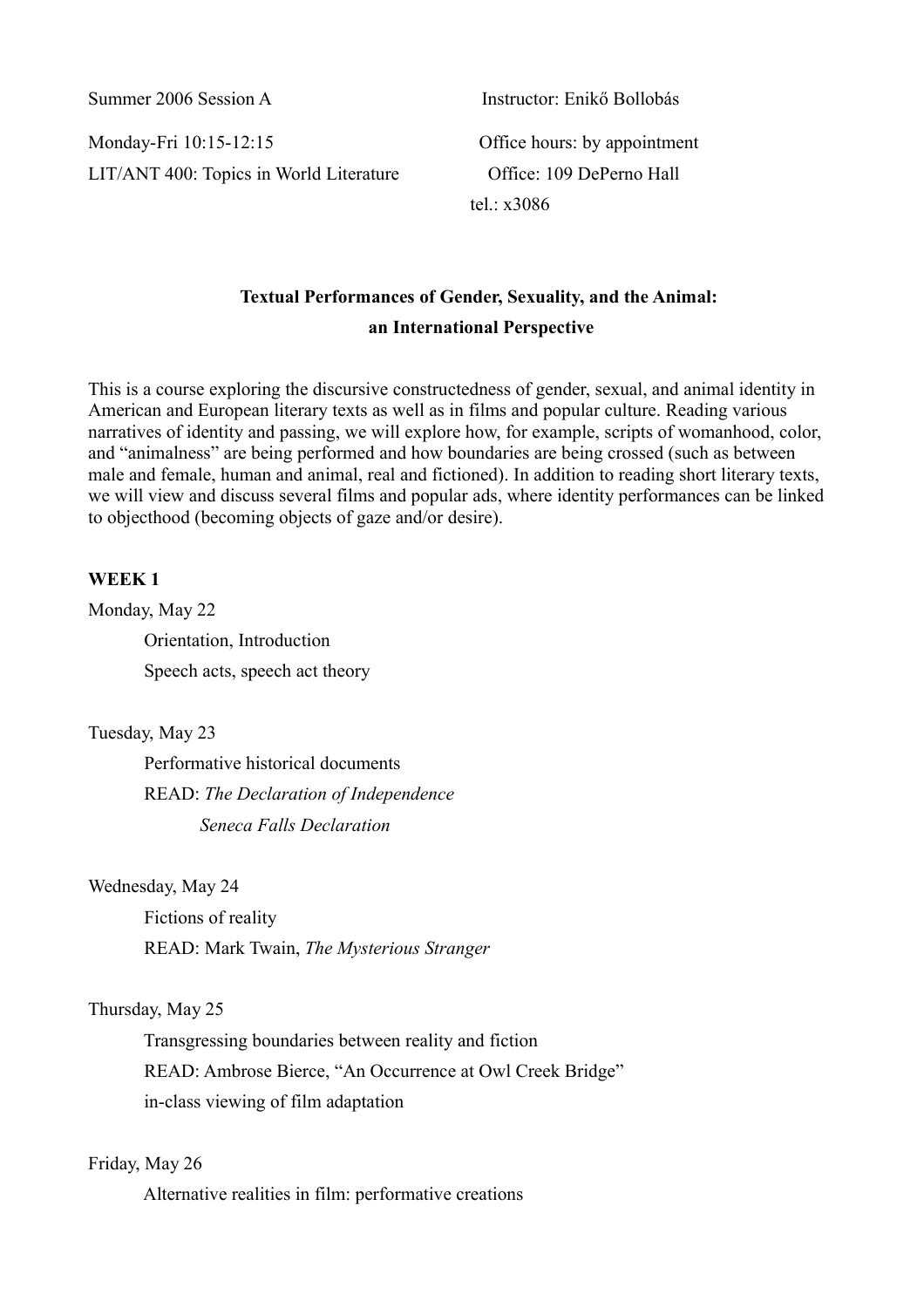films to be discussed/viewed: *Matrix*, *eXistenZ*, *The Truman Show* Research assignment/I: short oral presentation of one film

#### **WEEK 2**

Monday, May 29 NO CLASS (Memorial Day)

### Tuesday, May 30

Performing sexual identiy READ: Henry James, *The Beast in the Jungle*

### Wednesday, May 31

Performing sexual identiy (cont.) in-class viewing of *The Ballad of the Sad Cafe* (adaptation of Carson McCullers' novel)

# Thursday, June 1

Performing sexual identiy (cont.) in-class viewing of *The Picture of Dorian Gray* (adaptation of Oscar Wilde's novel)

### Friday, June 2

Performing gender identity READ: Ignotus, "Madame Récamier" Géza Szőcs, "A Meeting on József Square" Jonathan Swift, "A Beautiful Young Nymph Going to Bed"

### **WEEK 3**

Monday, June 5

Performing gender identity (cont.) READ: Sándor Hunyady, "Adventure in Uniform" Kate Chopin, "The Story of an Hour"

#### Tuesday, June 6

Performing gender identity (cont.) READ: David Hwang, *M. Butterfly* in-class viewing of film adaptation

### Wednesday, June 7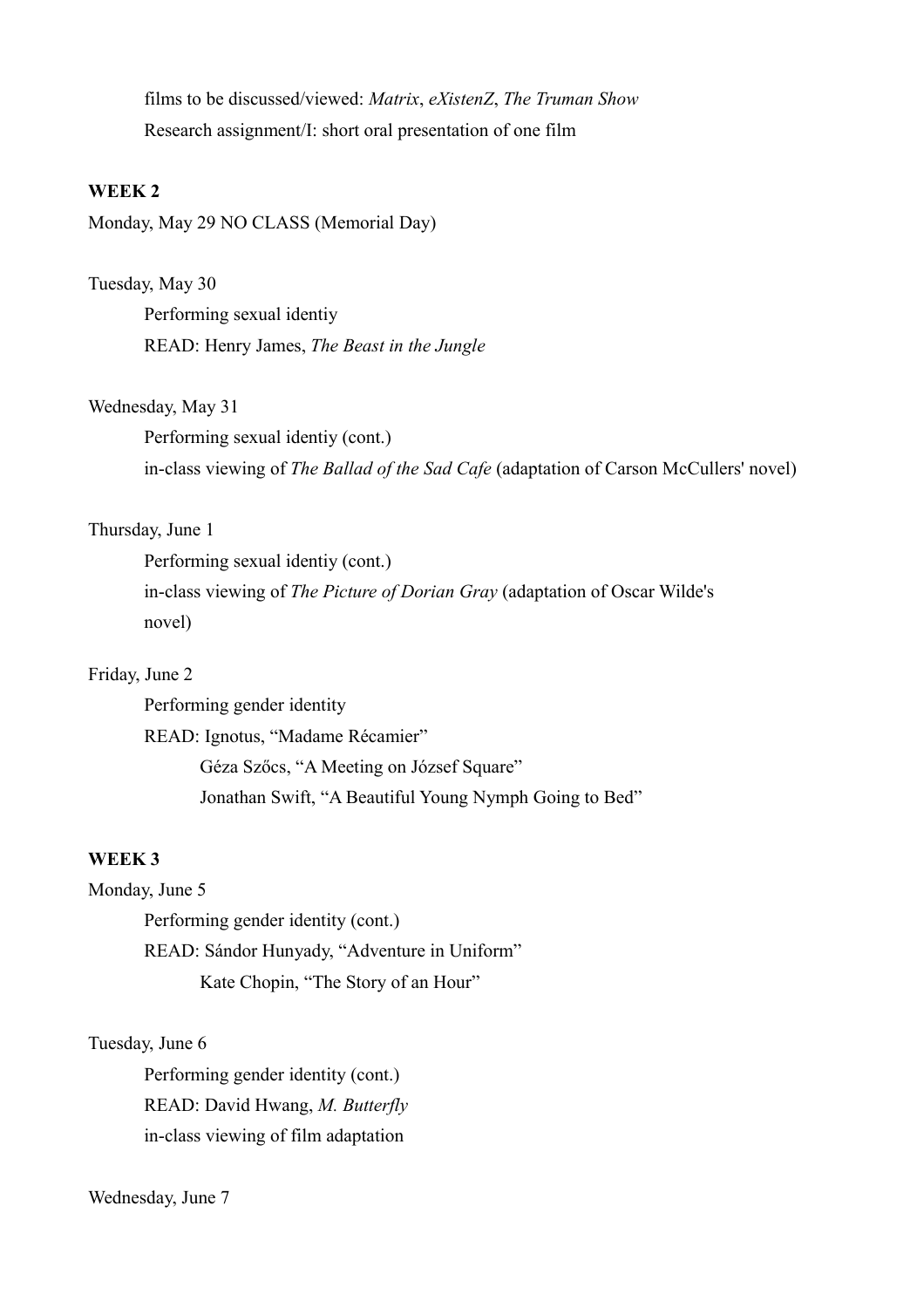Performing gender and sexual identities in popular ads Research assignment/II: bring and discuss one adverisement

#### Thursday, June 8

Performing racial identity READ: Flannery O'Connor, "A Good Man Is Hard to Find"

# Friday, June 9

Performing racial identity (cont.) READ: William Faulkner, "A Rose for Emily"

# **WEEK 4**

#### Monday, June 12

Passing as social performance in-class viewing of film *Suture*

### Tuesday, June 13

Passing as social performance (cont.) READ: James Weldon Johnson's *The Autobiography of an Ex-Colored Man*

# Wednesday, June 14

Passing as social performance (cont.) in-class viewing of *The Human Stain* (Philip Roth's novel)

### Thursday, June 15

Discursive constructions of non-human identities READ: D.H. Lawrence, *The Fox*

# Friday, June 16

Discursive constructions of non-human identities (cont.) READ: Franz Kafka, *The Metamorphosis*

### Monday, June 19

Wrapping up Submit research paper